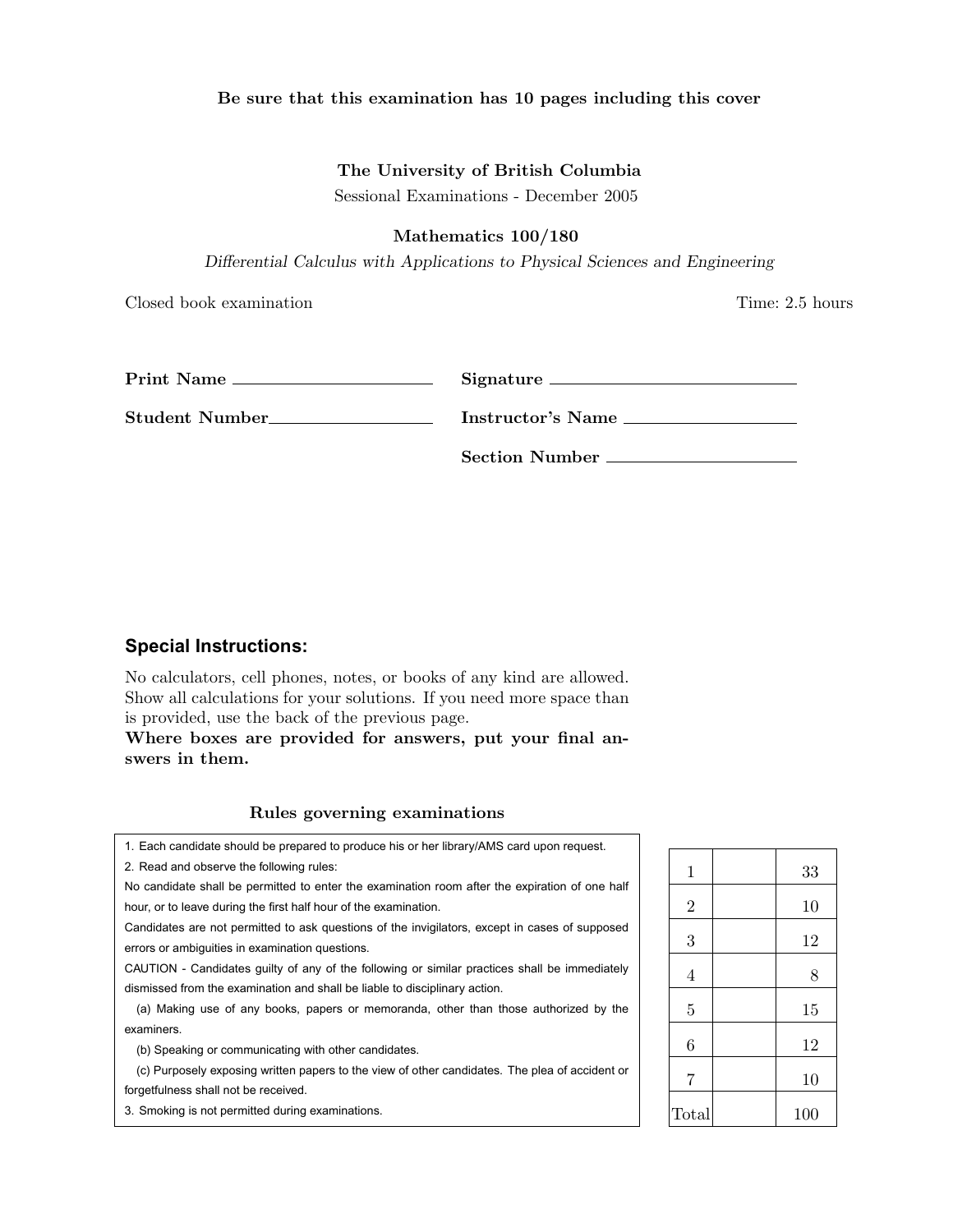December 2005 Mathematics 100/180 Page 2 of 10 pages

# Marks

- [33] 1. Short-Answer Questions. Put your answer in the box provided but show your work also. Each question is worth 3 marks, but not all questions are of equal difficulty. Full marks will be given for correct answers placed in the box, but at most 1 mark will be given for incorrect answers. Unless otherwise stated, it is not necessary to simplify your answers in this question.
	- (a) Evaluate

$$
\lim_{x \to 9} \frac{x(\sqrt{x} - 3)}{x - 9}.
$$

Answer

(b) Calculate and completely simplify the derivative of  $f(x) = \ln(1000 \tan^{-1}(x))$ . [*Note*: Another notation for tan*−*<sup>1</sup> is arctan].

Answer

(c) Find an equation of the line tangent to the graph of  $x^3 + y^3 = 3xy$  at the point  $(x, y) =$  $(3/2, 3/2)$ .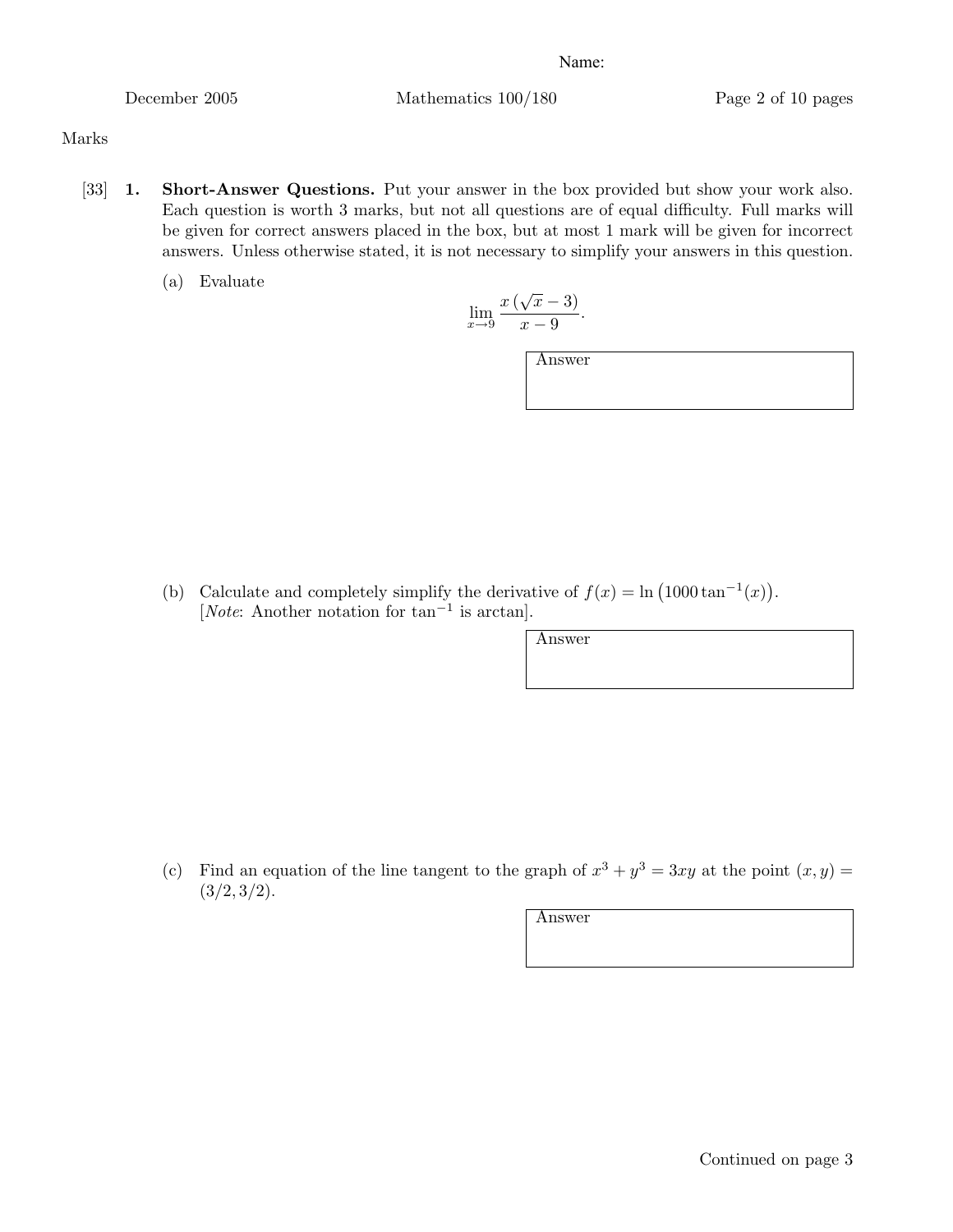December 2005 Mathematics 100/180 Page 3 of 10 pages

(d) Find the *second* derivative of  $g(x) = \sin(e^{2x})$ .

Answer

| (e) If we expand $\sin^2(x)$ in a Maclaurin series, say $\sin^2(x) = \sum_{n=0}^{\infty} c_n x^n$ , find $c_6$ . |
|------------------------------------------------------------------------------------------------------------------|
| [ <i>Hint</i> : $\sin^2(x) = \frac{1}{2}(1 - \cos(2x))$ ].                                                       |

Answer

(f) Find  $f'(x)$  if  $f(x) = (\sin x)^x$ .

Answer

(g) Suppose we know that  $f(1) = f'(1) = 1$ . Define  $g(x) = f(x^3)$ . Use a linear approximation to the function  $g$  (*not* a linear approximation to the function  $f$ ) to estimate  $g(1.1)$ .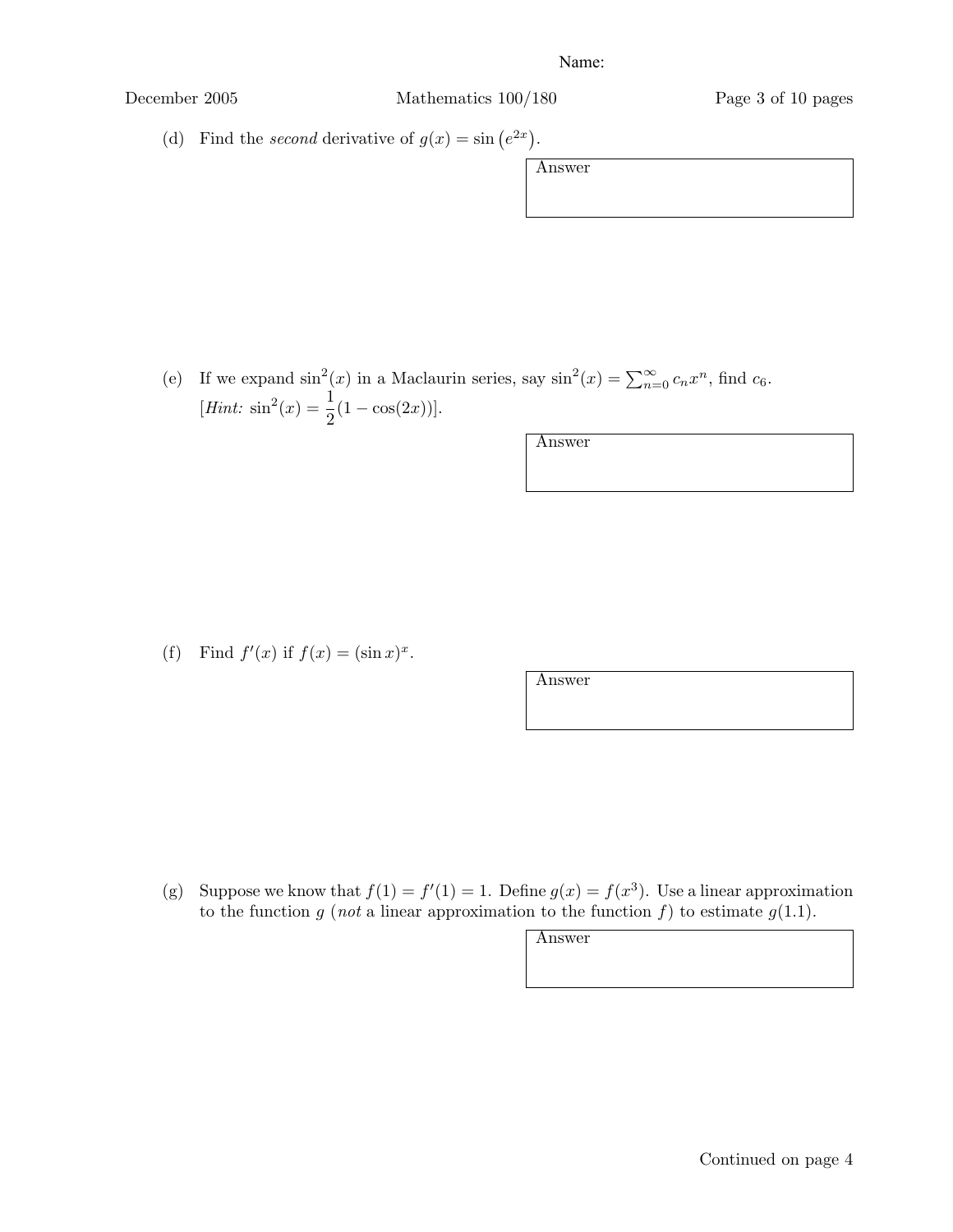December 2005 Mathematics 100/180 Page 4 of 10 pages

(h) Use a suitable linear approximation to estimate  $(17)^{1/4}$ . Give your answer as a fraction with integer numerator and denominator.

Answer

(i) What does Taylor's Inequality give as an upper bound to the error in part (h)?

Answer

(j) Using Newton's Method, starting with  $x_1 = 2$ , find the approximation  $x_3$  to the root of the equation  $20x - x^3 - 24 = 0$ .

Answer

(k) A particle moves in a straight line so that its velocity at time *t* is  $v(t) = \sqrt{t}$ . If its position at time 9 is  $s(9) = 20$ , find  $s(10)$ .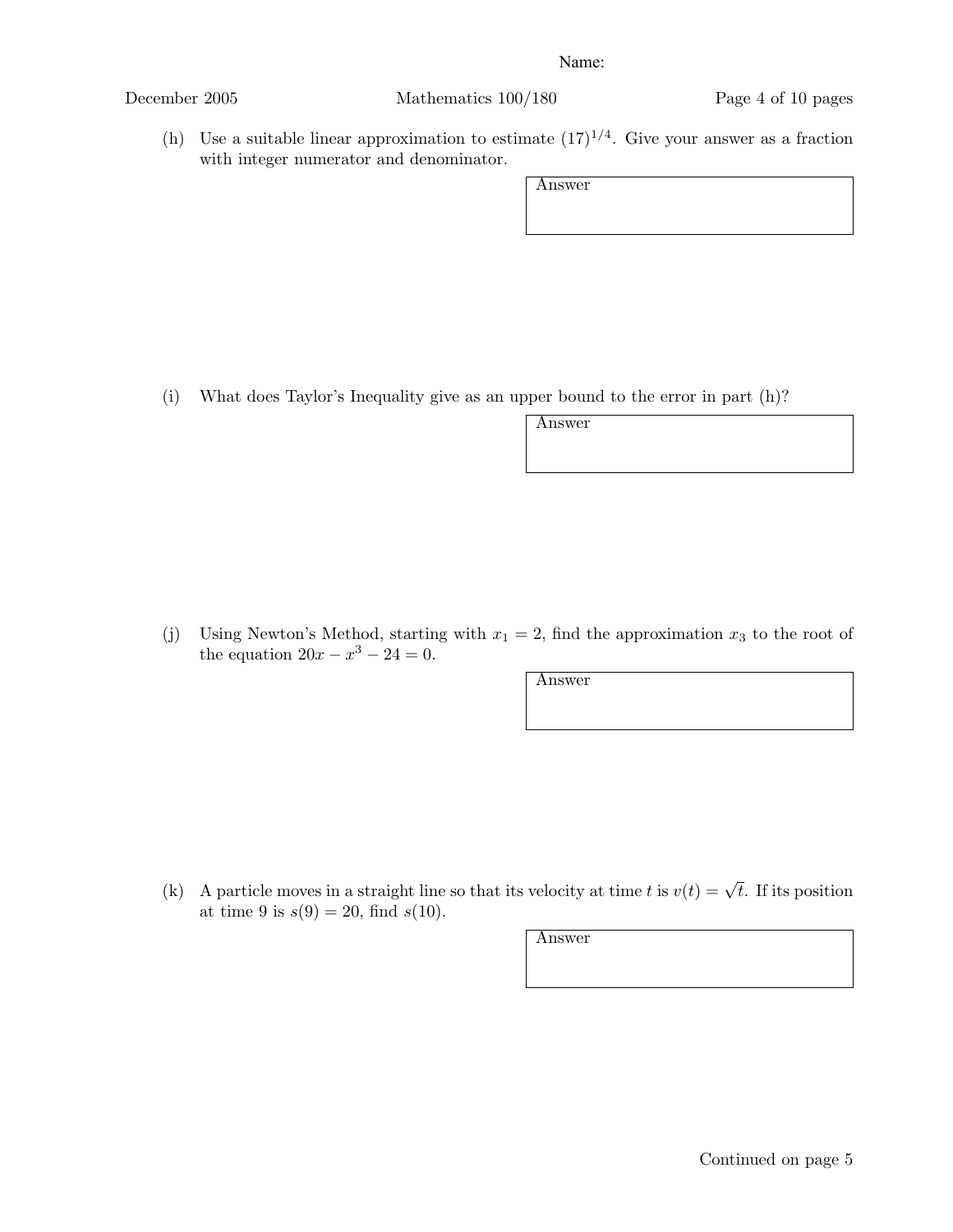December 2005 Mathematics 100/180 Page 5 of 10 pages

Full-Solution Problems. In questions 2–7, justify your answers and show all your work. If a box is provided, write your final answer there. Unless otherwise indicated, simplification of answers is not required.

[10] 2. A circular ferris wheel with radius 10 metres is revolving at the rate of 10 radians per minute. How fast is a passenger on the wheel rising when the passenger is 6 metres higher than the centre of the wheel and is rising? Include units in your answer.



| __________<br>$\bullet$ |  |
|-------------------------|--|
| Answer                  |  |
|                         |  |
|                         |  |
|                         |  |
|                         |  |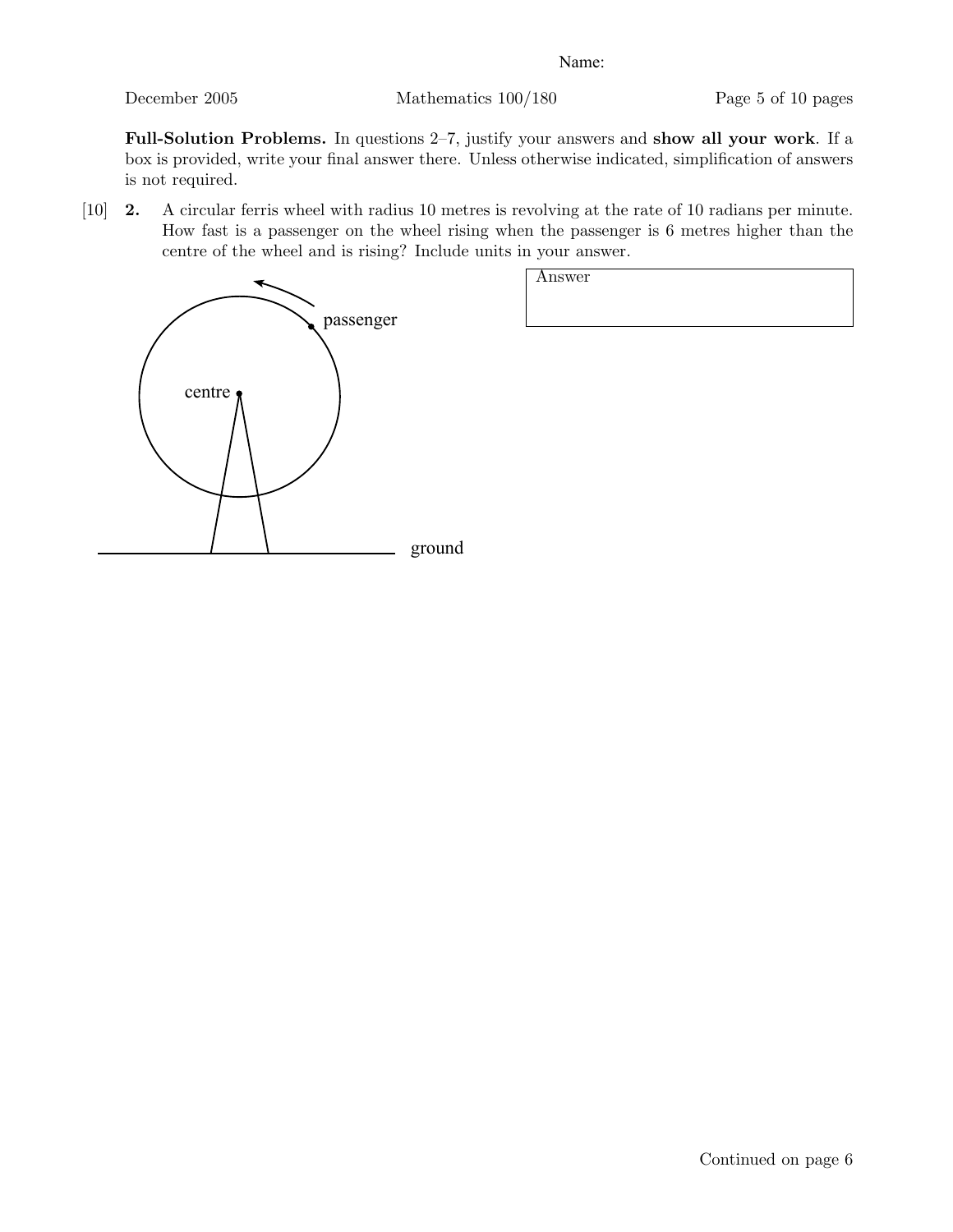December 2005 Mathematics 100/180 Page 6 of 10 pages

[12] 3. Wallapak stores her malt beverages outside her house, on her back porch. On a very hot day, she takes one such beverage and places it in her refrigerator, which is constantly kept at 4*◦*C. After 15 minutes, the beverage cooled down to 26*◦*C, and, after another 15 minutes, it was at 15*◦*C. How hot was the beverage when it was placed in the refrigerator? Assume the temperature of the beverage obeys Newton's Law of Cooling.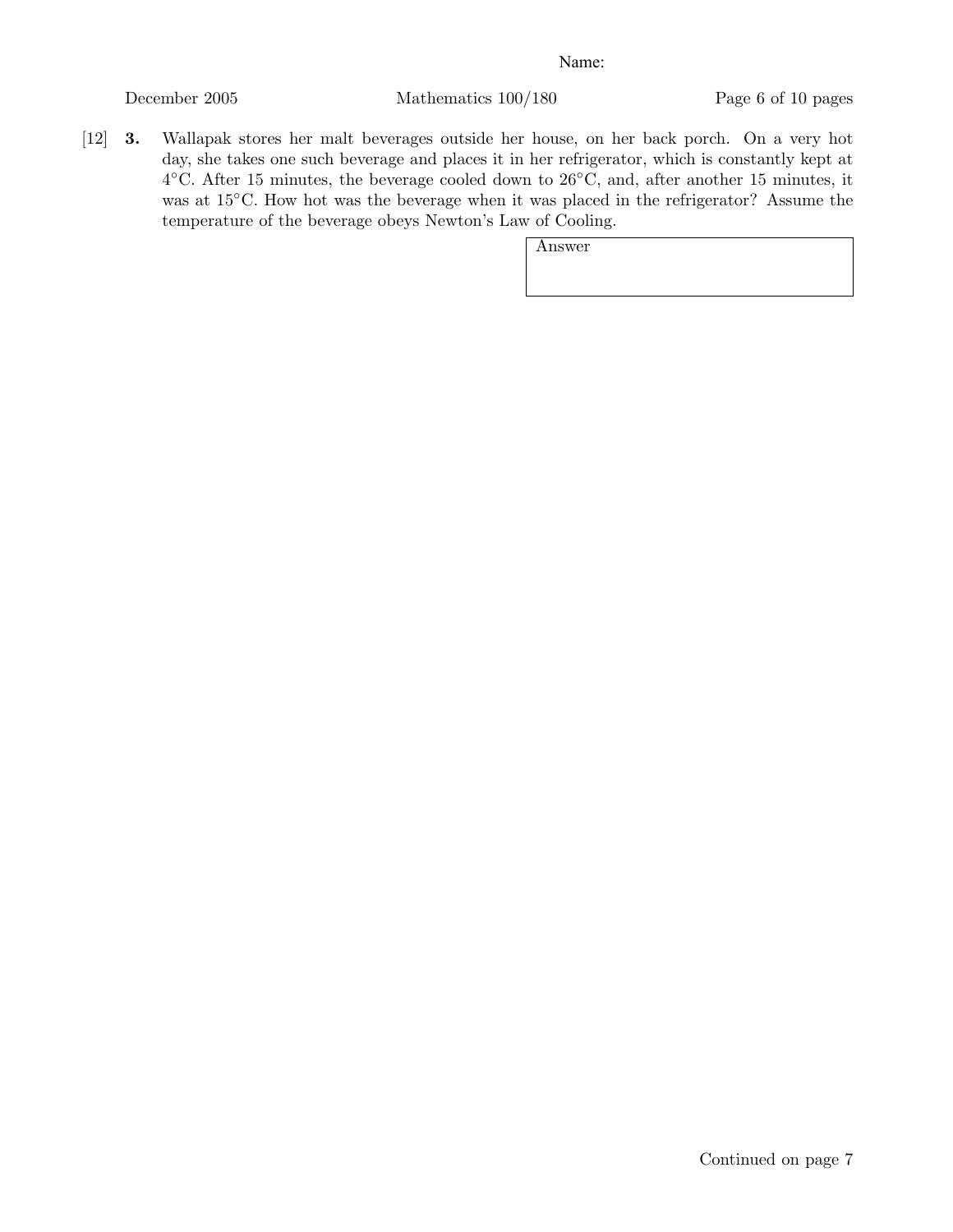December 2005 Mathematics 100/180 Page 7 of 10 pages

[8] 4. Find the derivative of  $f(x) = \sqrt{1-2x}$  *using the definition of derivative*. No credit will be given for using differentiation rules, but you may use differentiation rules to check your answer.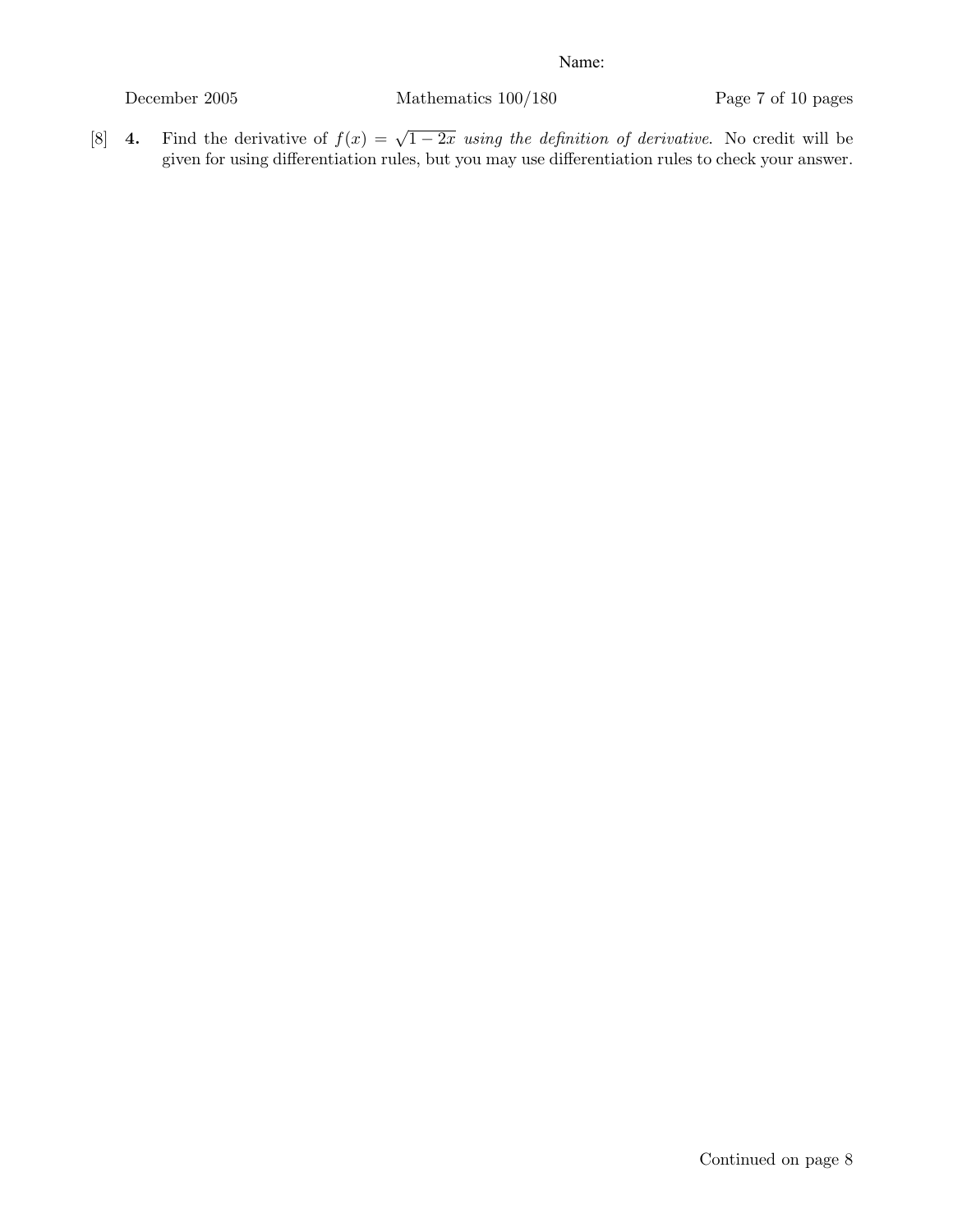December 2005 Mathematics 100/180 Page 8 of 10 pages

[15] **5.** Let  $f(x) = \frac{x}{3 + x^2}$ .

- (a) Determine all of the following if they are present:
- (i) (4 marks) critical numbers, *x*-coordinates of local maxima and minima, intervals where  $f(x)$  is increasing or decreasing;

(ii) (4 marks) *x*-coordinates of inflection points, and intervals where  $f(x)$  is concave upwards or downwards;

(iii) (2 marks) equations of any asymptotes (horizontal, vertical, or slant).

(b) (5 marks) Sketch the graph of  $y = f(x)$ , giving the  $(x, y)$  coordinates for all points of interest above. Draw your sketch on the back of the previous page.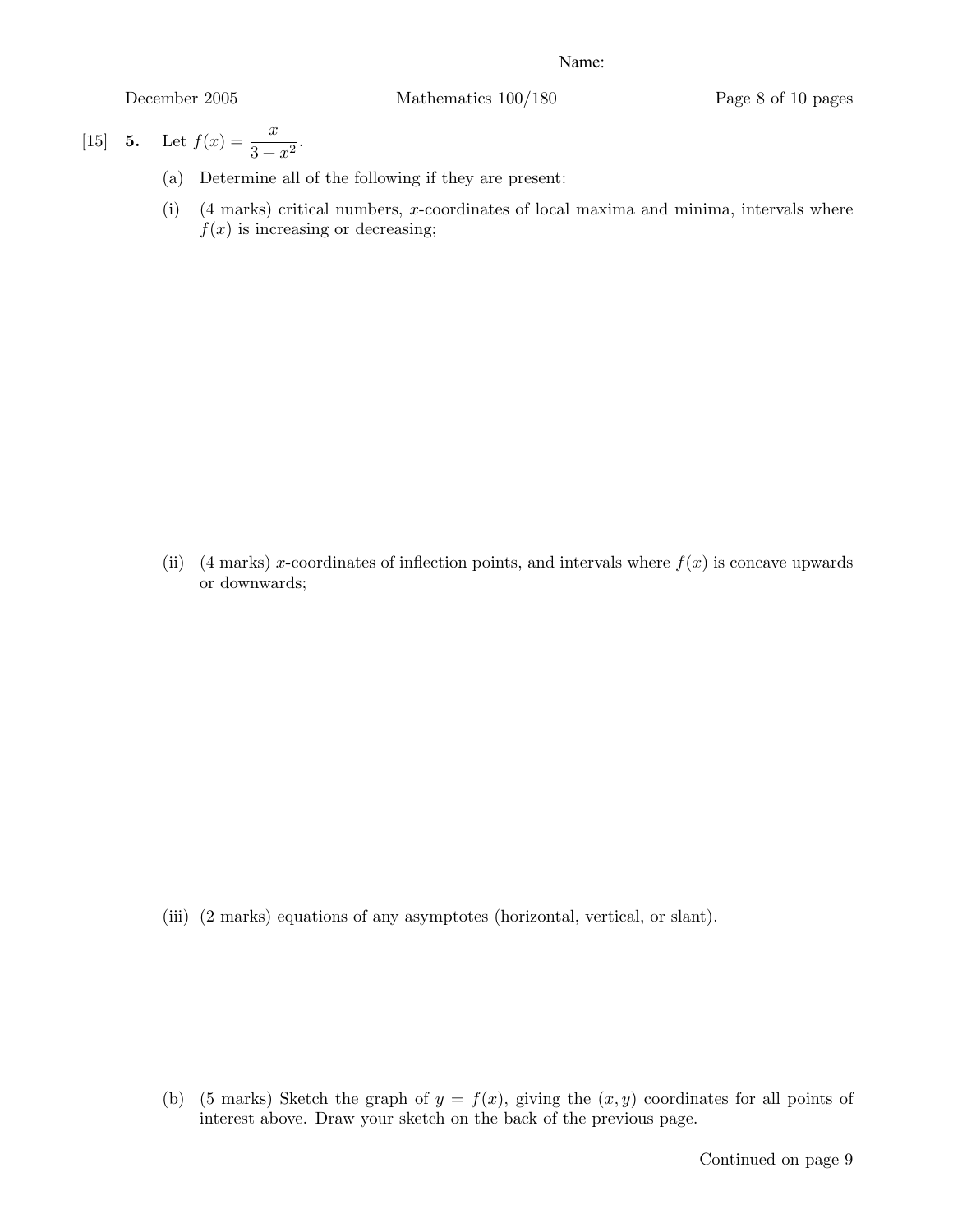December 2005 Mathematics 100/180 Page 9 of 10 pages

- [12] 6. At noon, a sailboat is 20 km due south of a freighter. The sailboat is traveling due east at 20 km/h, and the freighter is traveling due south at 40 km/h.
	- (a) (9 marks) When are the two ships closest to one another? Remember to justify your answer.

Answer

(b) (3 marks) If the visibility at sea is 10 km, could the people on the two ships ever see each other?